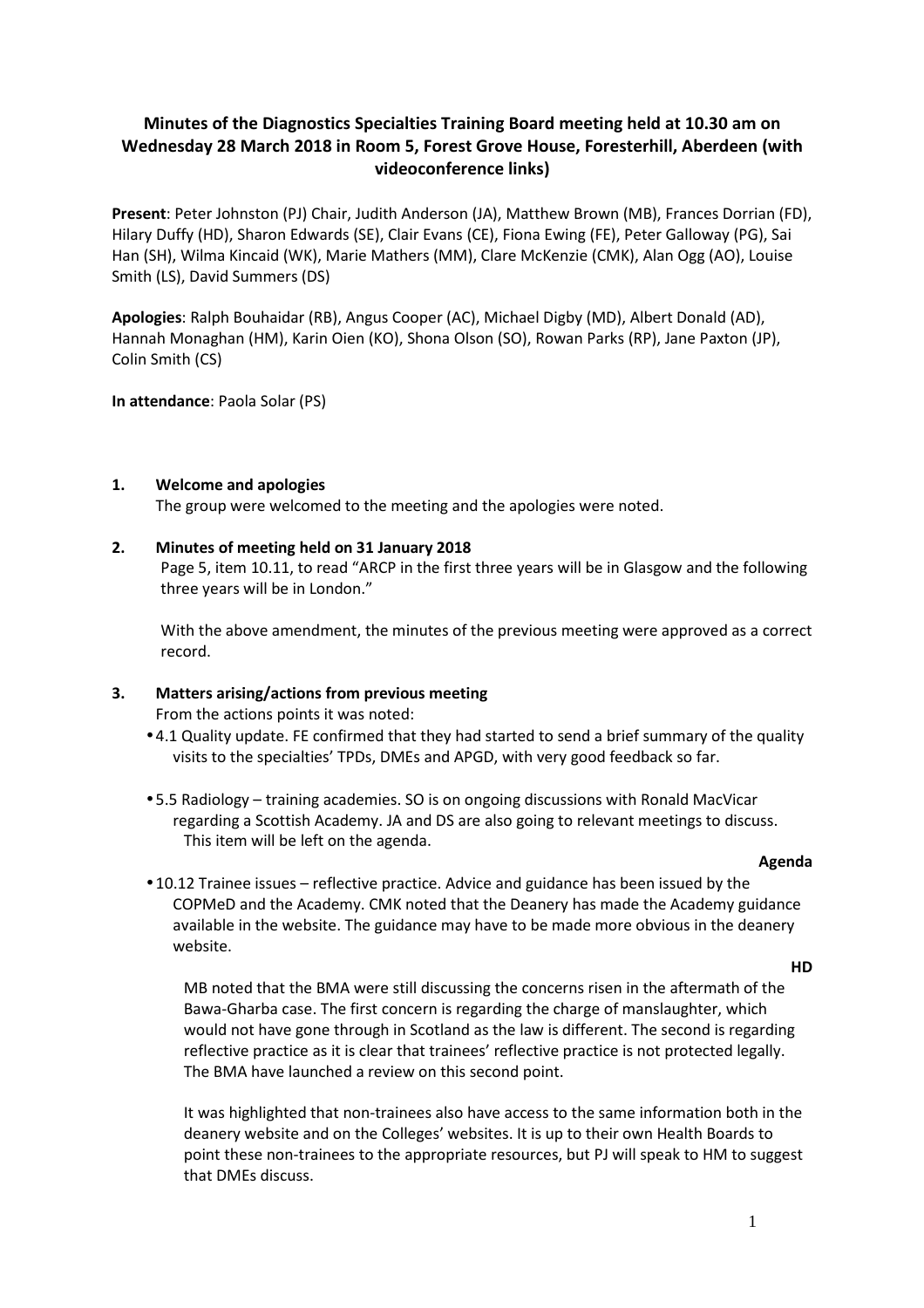The TPD handbook also indicates that there is a requirement for guidance for trainees who are returning to practice after a long absence, ie maternity leave. The type of guidance after a long absence is bespoke for the individual trainee and the specialty.

3.1 Quality: brief reports As above.

#### **TRAINING MANAGEMENT**

## **4. Recruitment update**

The group noted the paper sent by FD. The specialties Leads need to submit their numbers for next year, so that the allocations for trainees can be provided. FD will check with TM admin that this information is available.

MM noted that Histopathology had filled 2 posts in the South East, but there had been lots of no-shows due to the weather. It was noted that two years ago there were 13 posts in the South East, with an expansion of 3 additional posts, but now one of these appears to have been lost. In the light of this, there was discussion about whether or not one of them was converted to Neuropathology in the short term. MM and CMK were not aware of this conversion. MM will discuss with Ashleigh Stewart and Anne Dickson.

**MM** 

**PJ** 

4.1 Interventional Radiology vacancy

Four out of five posts have been filled. It was not clear what to do with the IR post – it could be advertised as Neuro IR, but SO wanted to hold the post one year and fill it with a clinical radiology post this year.

- 4.2 Radiology: discussion on Scottish recruitment centre as part of UK The STB confirmed their decision for Radiology to continue being part of UK recruitment. The group agreed that there would be a cost for Scotland if they run their own recruitment centre, but no practical advantage as the UK process would have to be followed in any case because the process would be a copy of the current and future UK systems. A process local to Scotland was felt most unlikely to be entertained by SG. The Board agreed that there might be lack of information about the recruitment process in some regions, so the Board agreed it would be helpful to facilitate more active involvement in the UK selection and recruitment among consultants who may advocate a separate Scottish centre.
- 4.3 Radiology discussion on training academies/ variation of academy No update.
- 4.4 Medical Microbiology/Virology/CIT recruitment process There was no update on the recruitment process.

 The preferred option for recruitment is for trainees doing dual ID/GIM to enter after three years of Internal Medical Training (IMT). If they are not doing dual ID/GIM, they can enter after two years of IMT. This will be discussed at the COG group. Trainees also feel that a third year in IMT if not doing ID/GIM, seems to be purely for service provision.

4.5 Single Employer Arrangements

# **FD**

**PJ**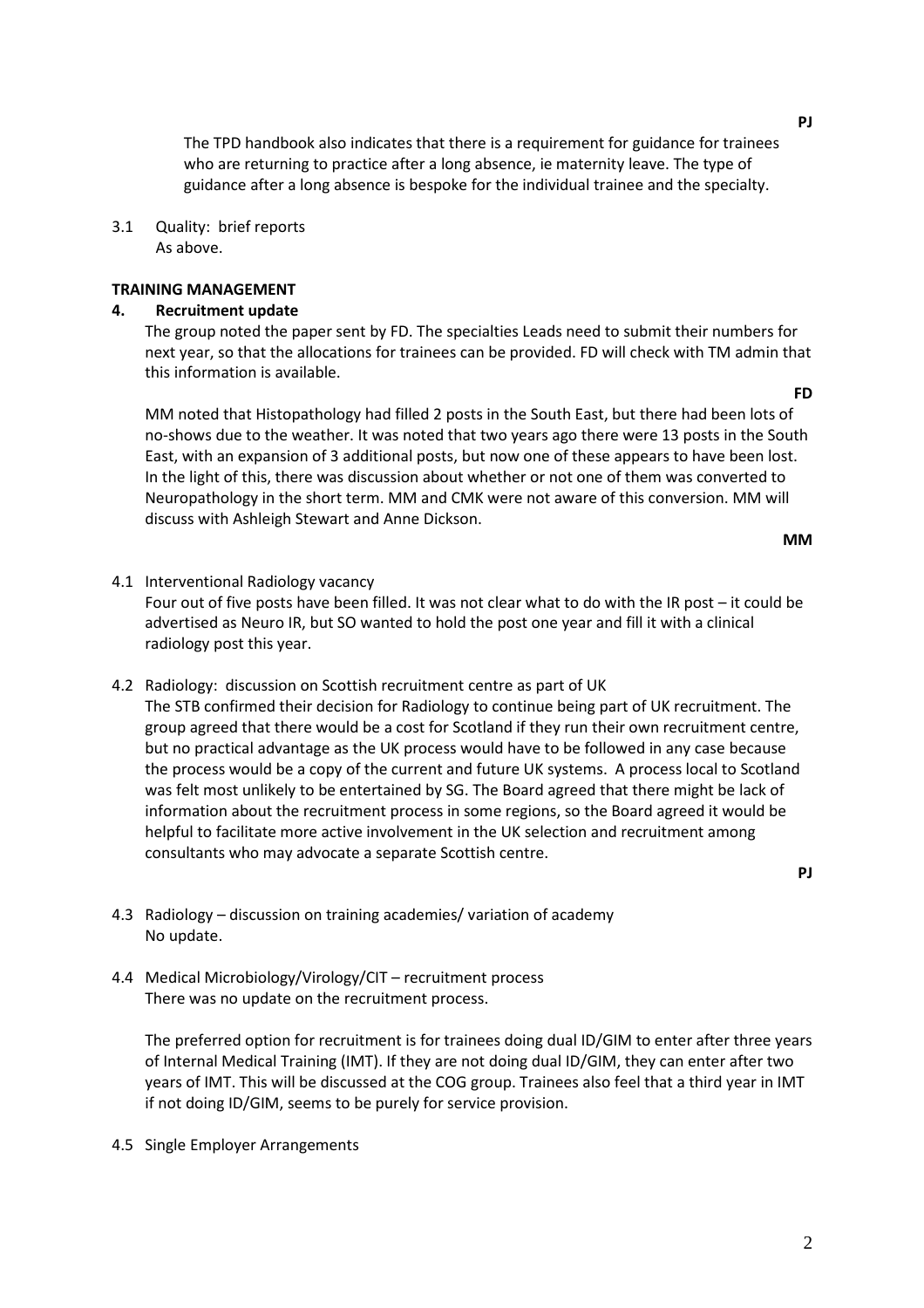The move to have one employing Board for all junior doctor per region is going ahead. FD reported that there is a lot of ongoing background work on practicalities, and the expectation is to implement this from August.

All West trainees will be employed by GGC; Tayside and North by Grampian; South East by Lothian; and all GPs will be employed by NES. FD also distributed a list of employers of all the national programmes.

4.6 Stage 1: Internal Medicine Curriculum As above.

## **PROFESSIONAL DEVELOPMENT**

No items to discuss.

## **QUALITY**

- **5.** Quality Update
- There had been a visit to Neuro-radiology in Glasgow which had gone very well. There had been obvious improvements and very satisfied trainees. There are 4 consultants and 6 trainees in the department so the team felt that credit was due to all for prioritising this work. There were some concerns but these were related to the redevelopment of the building.
- A re-visit to Medical Microbiology in Lothian is planned for June.
- There will be a workshop around Trainee Associates during the SMEC conference.
- 4 Trainee Associate posts are advertised. These posts are very successful and the Board were asked to disseminate the adverts.

## **FACULTY DEVELOPMENT**

No items to discuss.

## **STRATEGIC PLANNING AND DIRECTORATE SUPPORT**

No items to discuss.

## **Standing items**

## **6. Update reports**

6.1. Lead Dean/Director

CMK reported that NES has received the draft report from the GMC visit. The report was very positive. The full report for Scotland will be presented at the SMEC conference.

# 6.2. Histopathology

MM had a request for an IRT, but all her numbers are gone into recruitment. It was clarified that there is no fixed window for IRT applications so if MM identifies the missing number mentioned earlier she may use it for IRT.

- 6.3. Diagnostic neuropathology No further update.
- 6.4. Paediatric Pathology No further update.
- 6.5. Forensic Histopathology No further update.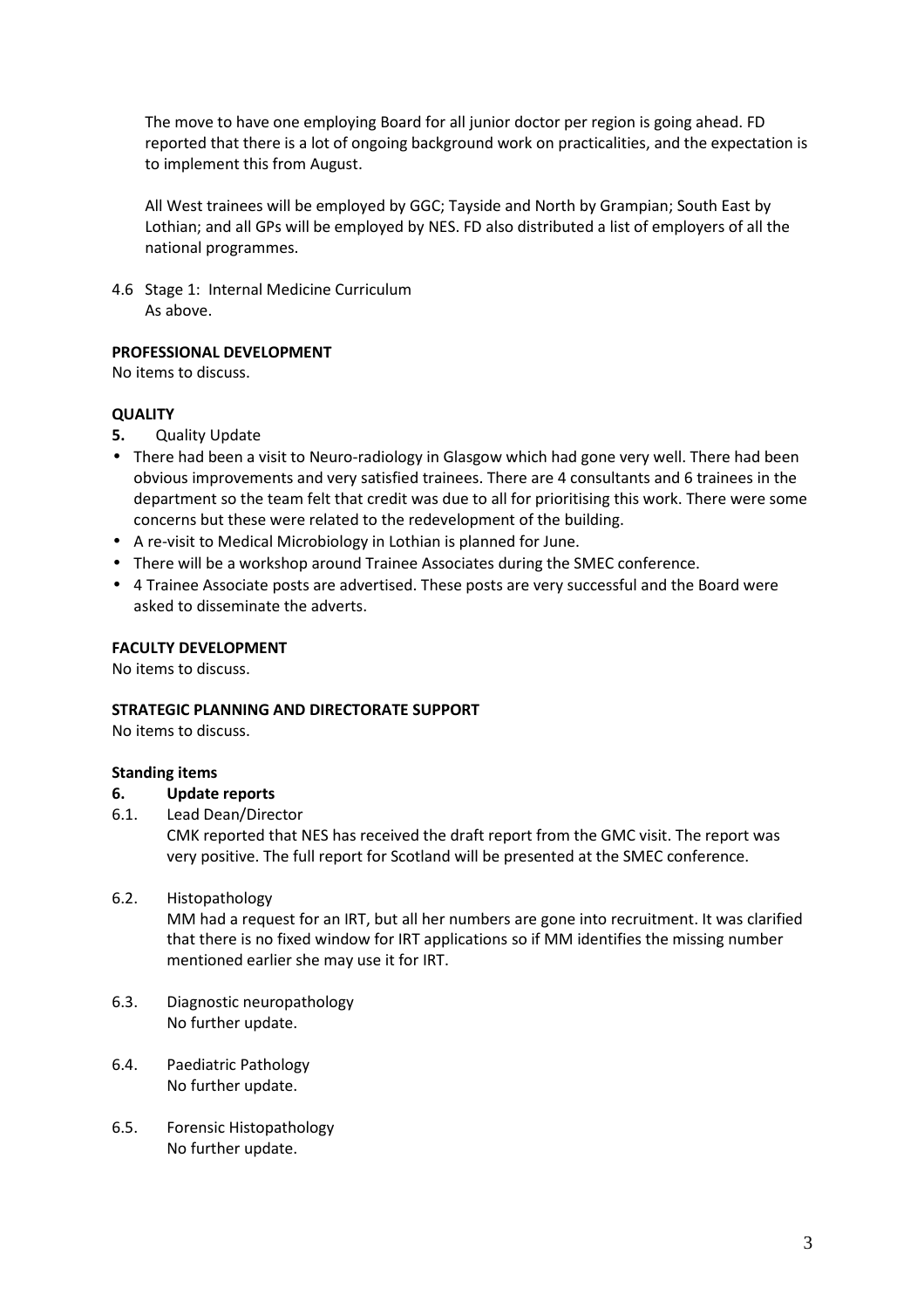6.6. Radiology

WK noted that trainees in her region have enough work and clinical supervision but they do not have enough workstations. This is also an occurrence in other regions so PJ will escalate the issue with HM.

WK also noted that there is capacity for HST in the West for Paediatric Radiology if they can do on-calls.

- 6.7. Medical Microbiology No further update.
- 6.8. Virology No further update.
- 6.9. Combined Infection Training No further update.
- 6.10. Chemical Pathology and Metabolic Medicine There was mention that NES is not going to fund the Clinical Scientist fellowship anymore. PJ will check this has he had not heard of it.

**PJ** 

**PJ** 

- 6.11. Nuclear Medicine No further update.
- 6.12. Trainees Issues MB noted that the SJDC main focus at the moment is their work in Improving Junior Doctors Lives. Amongst the issues treated are the hours of rest, and trying to reduce the number of consecutive weekends trainees work.
- 6.13. Academic issues No further update
- 6.14. Service issues No further update.
- 6.15. DME No further update.
- 6.16. Lay representative No further update.
- **7.** Received for information No papers received for information.
- **8.** AOCB
- 8.1. LTFT funding. FD noted that in previous years NES had used fallow funding from LTFT to create new posts, but that funding is not available anymore. Anyone wanting to increase their number of trainees need to bring a business case to the STB in the first instance.